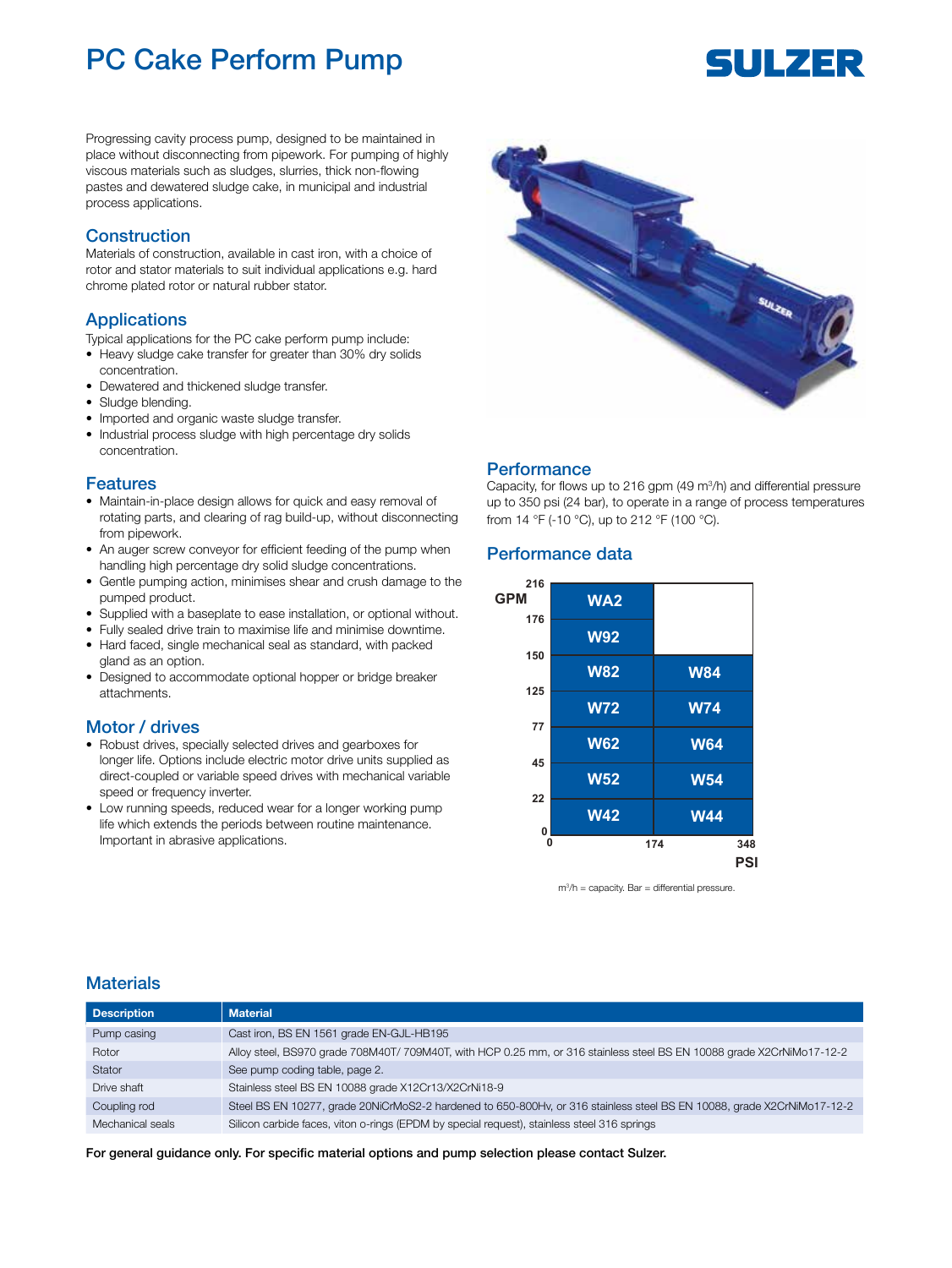## Pump coding

| Body                                                           | Cast iron                                    | C |   |                         |   |                  |        |    |                |   |
|----------------------------------------------------------------|----------------------------------------------|---|---|-------------------------|---|------------------|--------|----|----------------|---|
| Pump design                                                    | Wide Inlet Perform                           |   | W |                         |   |                  |        |    |                |   |
|                                                                | 22.5 gpm (5.1 m <sup>3</sup> /h) @ 350 rpm   |   |   | $\overline{\mathbf{4}}$ |   |                  |        |    |                |   |
| Nominal pump<br>capacity at max.<br>speed and zero<br>pressure | 44.9 gpm (10.2 m <sup>3</sup> /h) @ 350 rpm  |   |   | 5                       |   |                  |        |    |                |   |
|                                                                | 77.1 gpm (17.5 m <sup>3</sup> /h) @ 350 rpm  |   |   | 6                       |   |                  |        |    |                |   |
|                                                                | 125.5 gpm (28.5 m <sup>3</sup> /h) @ 350 rpm |   |   | 7                       |   |                  |        |    |                |   |
|                                                                | 149.7 gpm (34.0 m <sup>3</sup> /h) @ 300 rpm |   |   | 8                       |   |                  |        |    |                |   |
|                                                                | 176.1 gpm (40.0 m <sup>3</sup> /h) @ 250 rpm |   |   | 9                       |   |                  |        |    |                |   |
|                                                                | 215.7 gpm (49.0 m <sup>3</sup> /h) @ 200 rpm |   |   | A                       |   |                  |        |    |                |   |
| Pump                                                           | Two                                          |   |   |                         | 2 |                  |        |    |                |   |
| stages                                                         | Four                                         |   |   |                         | 4 |                  |        |    |                |   |
| Prime mover<br>arrangements<br>and build<br>selection          | Options                                      |   |   |                         |   | А<br>в<br>C<br>D |        |    |                |   |
|                                                                | Bareshaft                                    |   |   |                         |   | н                |        |    |                |   |
|                                                                | Standard auger                               |   |   |                         |   |                  | J      |    |                |   |
| Mechanical seal                                                | Large auger                                  |   |   |                         |   |                  | н      |    |                |   |
| type                                                           | Ribbon auger                                 |   |   |                         |   |                  | ĸ      |    |                |   |
| design pump                                                    | Bridge breaker drive options                 |   |   |                         |   |                  | D<br>E |    |                |   |
|                                                                | Standard auger                               |   |   |                         |   |                  | s      |    |                |   |
|                                                                | Large auger                                  |   |   |                         |   |                  | L.     |    |                |   |
| Packed gland type<br>design pump                               | Ribbon auger                                 |   |   |                         |   |                  | R      |    |                |   |
|                                                                | Bridge breaker drive options                 |   |   |                         |   |                  | B<br>с |    |                |   |
|                                                                | Natural                                      |   |   |                         |   |                  |        | А  |                |   |
|                                                                | <b>EPDM</b>                                  |   |   |                         |   |                  |        | E. |                |   |
|                                                                | High nitrile                                 |   |   |                         |   |                  |        | J  |                |   |
|                                                                | Nitrile NBR                                  |   |   |                         |   |                  |        | R  |                |   |
| <b>Stator material</b>                                         | Fluoroelastomer / Viton                      |   |   |                         |   |                  |        | v  |                |   |
|                                                                | Hypalon                                      |   |   |                         |   |                  |        | н  |                |   |
|                                                                | White NBR                                    |   |   |                         |   |                  |        | W  |                |   |
|                                                                | Polyester based urethane                     |   |   |                         |   |                  |        | κ  |                |   |
|                                                                | Polyether based urethane                     |   |   |                         |   |                  |        | Y  |                |   |
| Rotating parts                                                 | Alloy steel with HCP                         |   |   |                         |   |                  |        |    | $\blacksquare$ |   |
|                                                                | Standard close coupled                       |   |   |                         |   |                  |        |    |                | G |
|                                                                | Standard bareshaft                           |   |   |                         |   |                  |        |    |                | H |
| Prime mover                                                    | Bareshaft                                    |   |   |                         |   |                  |        |    |                | C |
| and port options                                               | ANSI + access ports                          |   |   |                         |   |                  |        |    |                | A |
|                                                                | Standard ANSI                                |   |   |                         |   |                  |        |    |                | E |
|                                                                | Japan                                        |   |   |                         |   |                  |        |    |                | J |
| Example:                                                       |                                              | с | W | 5                       | 4 | н                | κ      | J  | 1              | G |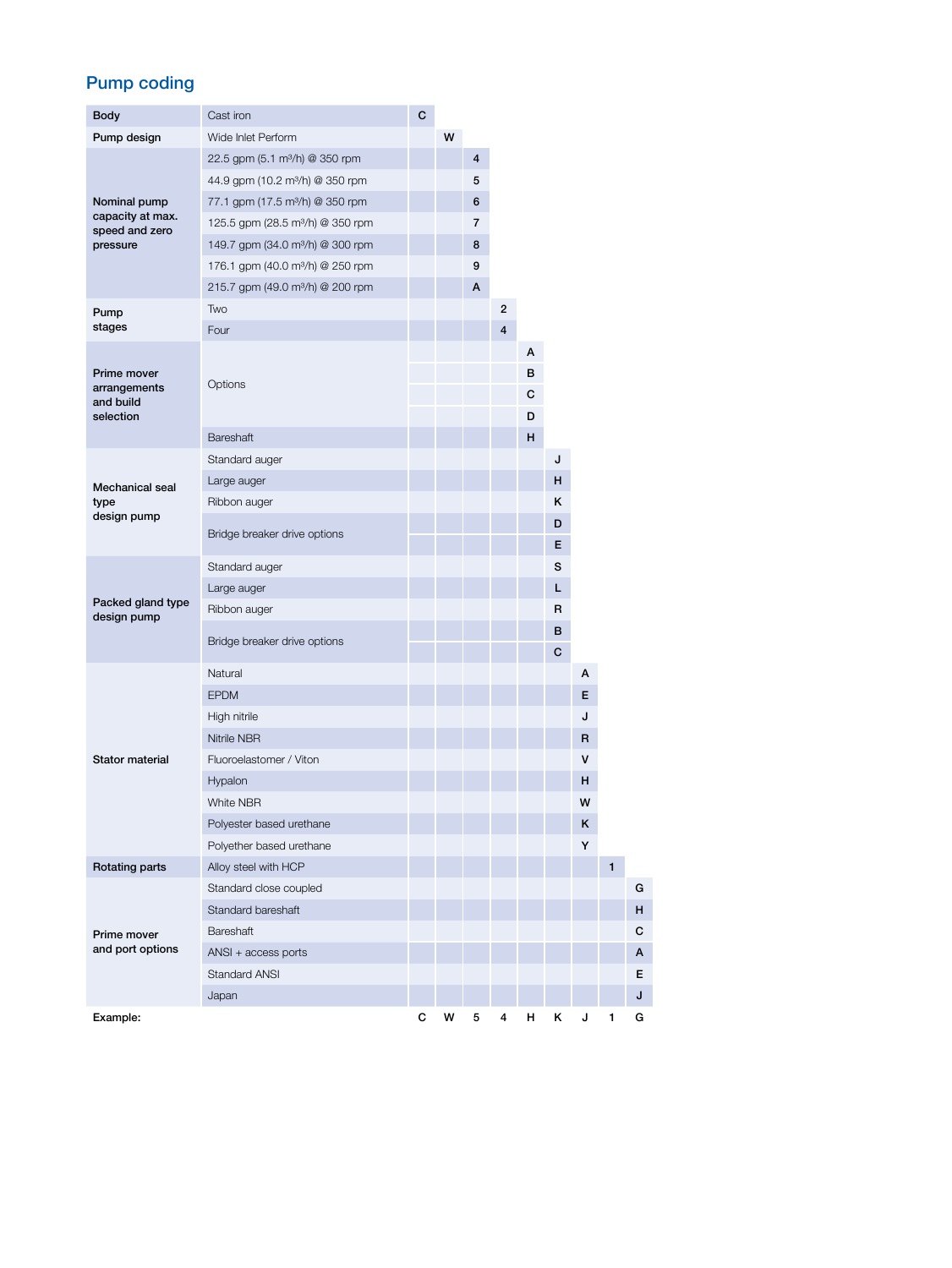## Pump and wear part weights lbs (kg)

| <b>Model</b>    | <b>Close coupled</b><br>pump | <b>Bareshaft pump</b> | <b>Stator</b>         | <b>Rotor</b>  | <b>Auger / Conveyor</b> | <b>Shaft</b> |
|-----------------|------------------------------|-----------------------|-----------------------|---------------|-------------------------|--------------|
| W42             | 198.4 (90.0)                 | 220.5 (100.0)         | 8.4(3.8.0)            | 10.4(4.7)     | 29.1 (13.2)             | 3.5(1.6)     |
| W44             | 242.5 (110.0)                | 275.6 (125.0)         | 17.2(7.8)             | 20.5(9.3)     | 29.1 (13.2)             | 6.4(2.9)     |
| <b>W52</b>      | 253.5 (115.0)                | 286.6 (130.0)         | 18.3(8.3)             | 20.5(9.3)     | 40.1 (18.2)             | 6.4(2.9)     |
| W54             | 341.7 (155.0)                | 396.8 (180.0)         | 35.7(16.2)            | 37.0 (16.8)   | 40.1 (18.2)             | 9.7(4.4)     |
| W62             | 407.9 (185.0)                | 562.2 (230.0)         | 32.0(14.5)            | 34.6 (15.7)   | 84.2 (38.2)             | 9.7(4.4)     |
| W64             | 551.2 (250.0)                | 628.3 (285.0)         | 62.2(28.2)            | 64.4 (29.2)   | 76.7 (34.8)             | 9.7(4.4)     |
| W72             | 507.1 (230.0)                | 562.2 (255.0)         | 43.0 (19.5)           | 54.0 (24.5)   | 93.9(42.6)              | 9.7(4.4)     |
| W74             | 793.7 (360.0)                | 837.8 (380.0)         | 83.8 (38.0)           | 108.7 (49.3)  | 93.9(42.6)              | 9.7(4.4)     |
| <b>W82</b>      | 665.8 (302.0)                | 749.6 (340.0)         | 58.2 (26.4)           | 75.8 (34.4)   | 145.3 (65.9)            | 19.2(8.7)    |
| <b>W84</b>      | 992.1 (450.0)                | 1014.1 (460.0)        | 113.3 (51.4)          | 146.4 (66.4)  | 145.3 (65.9)            | 20.9(9.5)    |
| <b>W92</b>      | 793.7 (360.0)                | 837.8 (380.0)         | 91.3(41.4)            | 106.5 (48.3)  | 170.6 (77.4)            | 19.2(8.7)    |
| W94             | 959.0 (435.0)                | 1036.2 (470.0)        | $2 \times 91.3(41.4)$ | 262.4 (119.0) | 170.6 (77.4)            | 20.9(9.5)    |
| WA <sub>2</sub> | 1091.3 (495.0)               | 1168.5 (530.0)        | 123.0 (55.8)          | 1567.0 (71.1) | 232.1 (105.3)           | 20.9(9.5)    |

## Motor / Baseplate dimensions inches (mm)

| <b>Model</b>    | A            | B            | $\mathbf{C}$ | D           | E.         | F         | G          | н          |
|-----------------|--------------|--------------|--------------|-------------|------------|-----------|------------|------------|
| <b>W42</b>      | 72.6 (1845)  | 57.8 (1468)  | 6.6(168)     | 29.5 (750)  | 9.8(250)   | 4.4 (112) | 11.1(282)  | 10.6 (270) |
| W44             | 90.3 (2293)  | 75.1 (1907)  | 7.0(177)     | 29.5 (750)  | 9.8(250)   | 4.9 (125) | 11.6 (295) | 10.6 (270) |
| <b>W52</b>      | 79.0 (2006)  | 63.9 (1623)  | 6.9(174)     | 29.5 (750)  | 9.8(250)   | 4.9(125)  | 12.2(310)  | 12.6 (320) |
| <b>W54</b>      | 104.5 (2655) | 85.9 (2182)  | 8.0 (204)    | 29.5 (750)  | 9.8(250)   | 5.9(150)  | 13.2 (335) | 12.6 (320) |
| <b>W62</b>      | 97.8 (2485)  | 79.2 (2012)  | 8.0(204)     | 39.4 (1000) | 14.2 (360) | 5.9(150)  | 14.8 (375) | 12.6 (320) |
| W64             | 126.5 (3212) | 105.9 (2691) | 9.1(232)     | 39.4 (1000) | 14.2 (360) | 6.3(160)  | 15.0 (382) | 12.6 (320) |
| W72             | 105.5 (2679) | 86.7 (2202)  | 8.2(208)     | 39.4 (1000) | 14.2 (360) | 6.9(175)  | 16.3(415)  | 12.6 (320) |
| W74             | 144.5 (3670) | 121.6 (3089) | 10.4 (263)   | 39.4 (1000) | 14.2 (360) | 8.9(225)  | 18.3 (465) | 12.6 (320) |
| <b>W82</b>      | 113.1 (2873) | 92.2 (2343)  | 9.5(241)     | 39.4 (1000) | 14.2 (360) | 8.9(225)  | 19.9 (505) | 13.8 (350) |
| W84             | 151.6 (3851) | 128.7 (3268) | 10.4 (265)   | 39.4 (1000) | 14.2 (360) | 8.9(225)  | 19.9 (505) | 13.8 (350) |
| <b>W92</b>      | 120.4 (3057) | 99.8 (2535)  | 9.2(233)     | 39.4 (1000) | 14.2 (360) | 8.9(225)  | 19.9 (505) | 13.8 (350) |
| WA <sub>2</sub> | 134.6 (3418) | 111.6 (2834) | 10.5 (266)   | 39.4 (1000) | 14.2 (360) | 9.8(250)  | 21.7 (550) | 13.8 (350) |